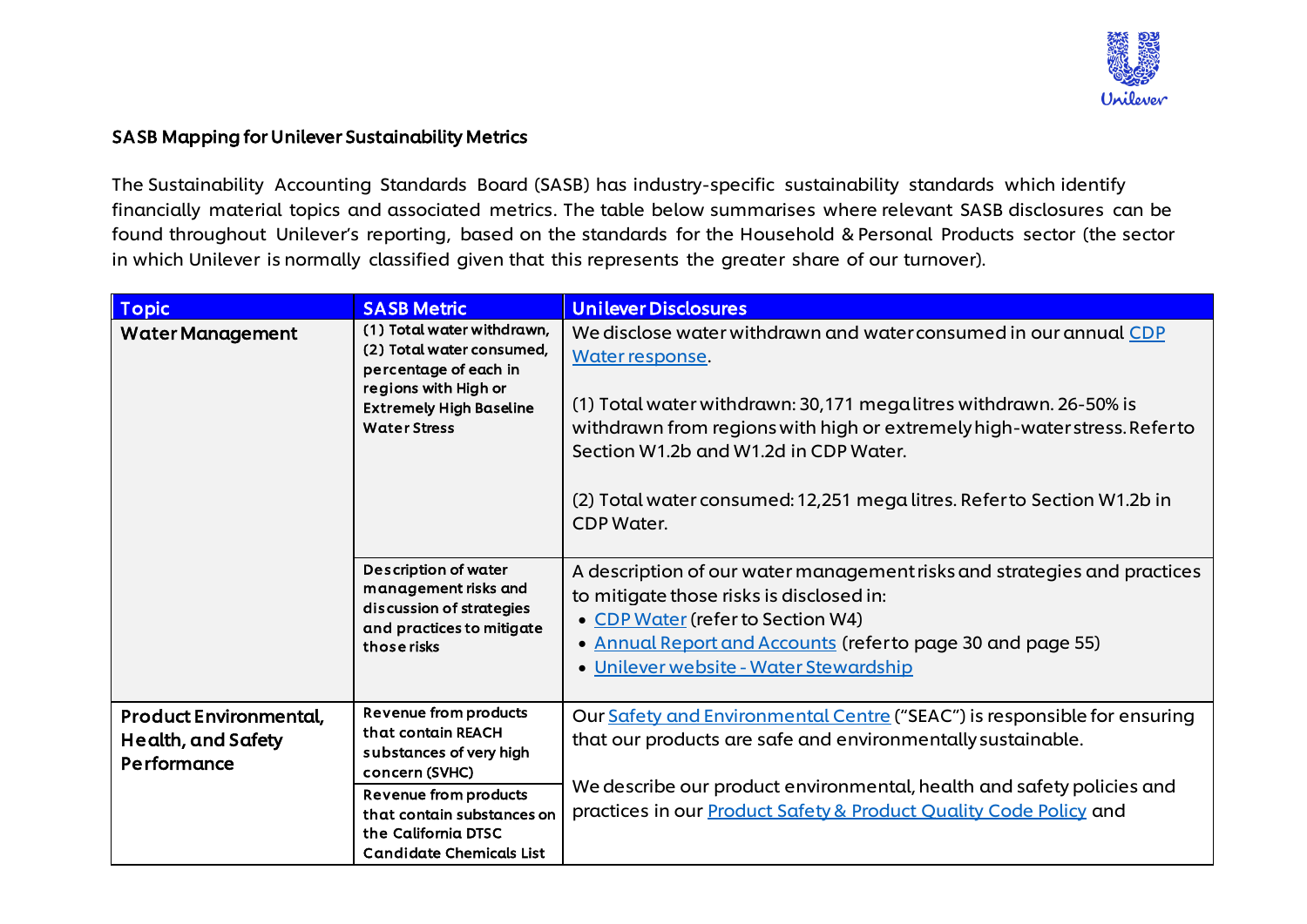

|                                          | Discussion of process to<br>identify and manage<br>emerging materials and<br>chemicals of concern                                                                                 | mandatory policies and standards to meet safety and quality<br>commitments.<br>Our approach to the safety of products and ingredients is outlined on the<br>Unilever website - Products and Ingredients                                                                                                                                                                                                                                                                                                                                   |
|------------------------------------------|-----------------------------------------------------------------------------------------------------------------------------------------------------------------------------------|-------------------------------------------------------------------------------------------------------------------------------------------------------------------------------------------------------------------------------------------------------------------------------------------------------------------------------------------------------------------------------------------------------------------------------------------------------------------------------------------------------------------------------------------|
|                                          | <b>Revenue from products</b><br>designed with green<br>chemistry principles                                                                                                       | We do not currently track revenue from products design with green<br>chemistry principles as our objective is to integrate sustainable thinking<br>across our products which are therefore designed in line with a number of<br>green chemistry principles.                                                                                                                                                                                                                                                                               |
| <b>Packaging Lifecycle</b><br>Management | 1) Total weight of<br>packaging, (2) percentage<br>made from recycled and/or<br>renewable materials, and<br>(3) percentage that is<br>recyclable, reusable,<br>and/or compostable | Our packaging disclosures for (1) to (3) can be found in:<br>• Annual Report and Accounts (refer to page 59)<br>· Unilever website - Waste-free World<br>(1) Total weight of plastic packaging sold in the period from 1 July 2019 to<br>30 June 2020: 690,000 tonnes<br>(2) Percentage of plastic packaging made from recycled plastic in the<br>period from 1 July 2019 to 30 June 2020: 11%<br>(3) Percentage of plastic packaging that was reusable, recyclable or<br>compostable in the period from 1 July 2019 to 30 June 2020: 52% |
|                                          | Discussion of strategies to<br>reduce the environmental<br>impact of packaging<br>throughout its lifecycle                                                                        | A description of our strategies to reduce the environmental impact of<br>packaging throughout its lifecycle is disclosed in:<br>• Annual Report and Accounts:<br>- Planet and Society (refer to pages 28-32)<br>- Our Risks (refer to page 47)<br>- Sustainability deep-dives (referto pages 58-60)                                                                                                                                                                                                                                       |